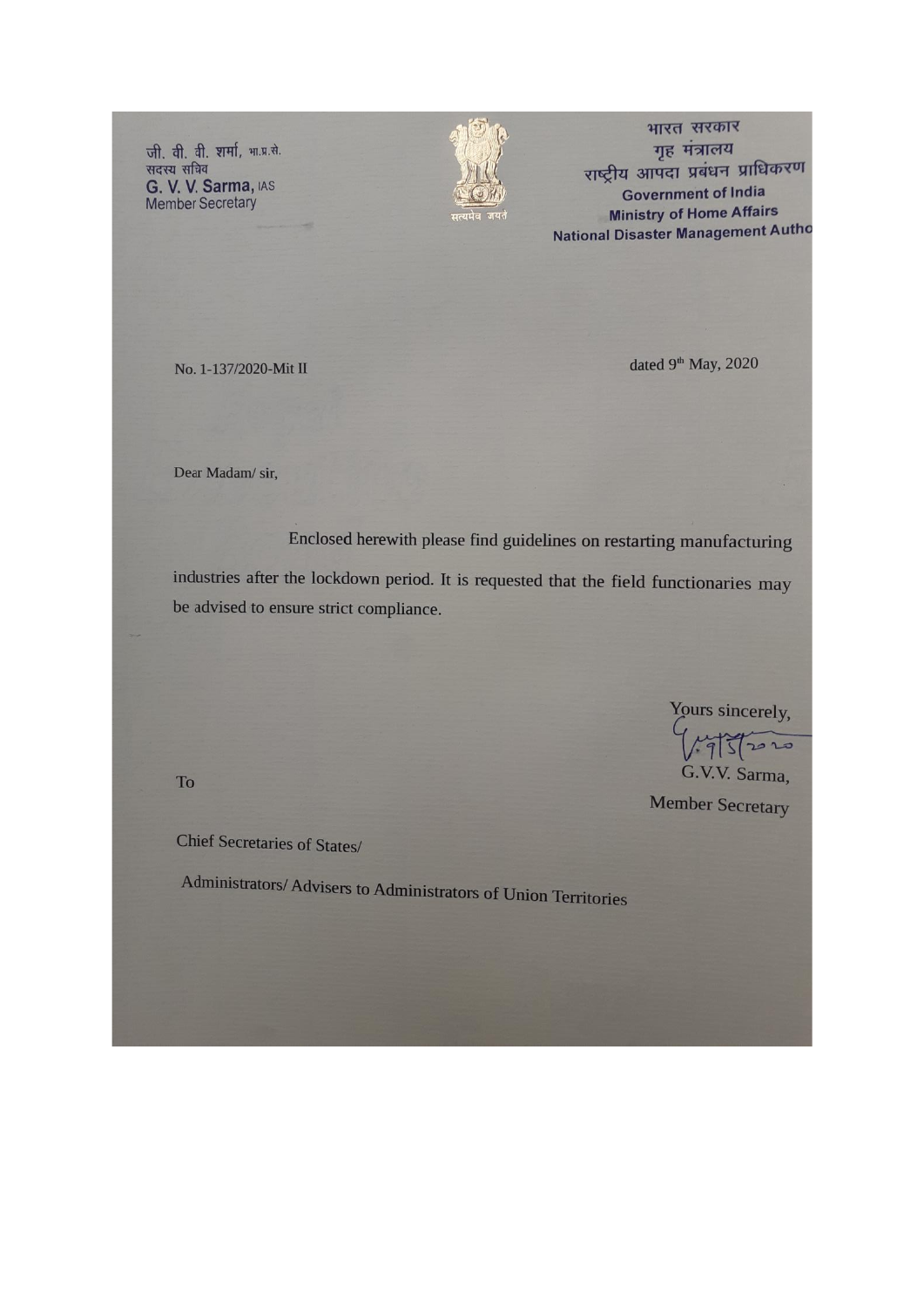#### **Guidelines for restarting manufacturing industries after lockdown**

In early response to COVID-19, nationwide lockdown was ordered with effect from 25th March. As the lockdown is being gradually released in some zones, certain economic activities are being permitted as per NDMA orders No.1-29/2020-PP dated 1st May 2020 and MHA order No. 40- 3/2020-DM-I(A) dated 1st May 2020.

Due to several weeks of lockdown and the closure of industrial units during the lockdown period, it is possible that some of the operators might nothave followed the established SOP. As a result, some of the manufacturing facilities, pipelines, valves, etc. may have residual chemicals, which may pose risk. The same is true for the storage facilities with hazardous chemicals and flammable materials.

National Disaster Management Authority has issued 1. Guidelines on Chemical Disasters, 2007 2. Guidelines on Management of Chemical (Terrorism) Disasters, 2009 and 3. Strengthening of Safety and Security For Transportation of POL Tankers,2010, which are relevant for chemical industries. The Manufacture, Storage and Import of Hazardous Chemical Rules, 1989 under Environment Protection Act, 1086 provide the statutory requirements for these industries.

When Lockout/Tagout procedures are not in place, many energy sources can prove to be hazardous to operators/supervisors who are servicing or maintaining electrical, mechanical or chemical equipment. When heavy machinery and equipment are not maintained periodically, they can become dangerous for the operators/engineers.

Combustible liquids, contained gaseous substances, open wires, conveyor belts and automated vehicles make manufacturing facilities a high-risk environment. Improper enforcement of safety codes and improperly labelled chemicals can further pose serious health hazards.

When an unexpected event occurs, managing rapid response becomes challenging. In order to minimise the risk and to encourage a successful restart of the industrial units, the following guidelines are being issued.

State Governments shall also ensure that the off-site disaster management plan of the respective Major Accidental Hazard (MAH) units are up to date and preparedness to implement them is high. It is also advised that all the responsible officers of the district shall ensure the the Industrial On-Site Disaster Management Plans are also in place and cover Standard Operating Procedures for safe re-starting of the industries during & after COVID 19 lock down.

#### **Generic guidelines:**

- 1. While restarting the unit, consider the first week as the trial or test run period; ensure all safety protocols; and not try to achieve high production targets.
- 2. To minimize the risk it is important that employees who work on specific equipment are sensitized and madeaware of the need toidentify abnormalities like strange sounds or smell, exposed wires, vibrations, leaks, smoke, abnormal wobbling, irregular grinding or other potentially hazardous signs which indicate the need for an immediate maintenance or if required shutdown.
- 3. Especially during the Covid-19 times, ensure all lockout and tagout procedures are in place on a daily basis (not applicable for units running 24hrs).
- 4. Inspection of all equipment as per the safety protocols duringthe restart phase
- 5. In case the industry has any difficulty in managing crucial bakcward linkages that may be critical for their safe functioning, they should approach the local district administration for specific assistance. District Magistrates may be instructed to ensure that in such instances, the industrial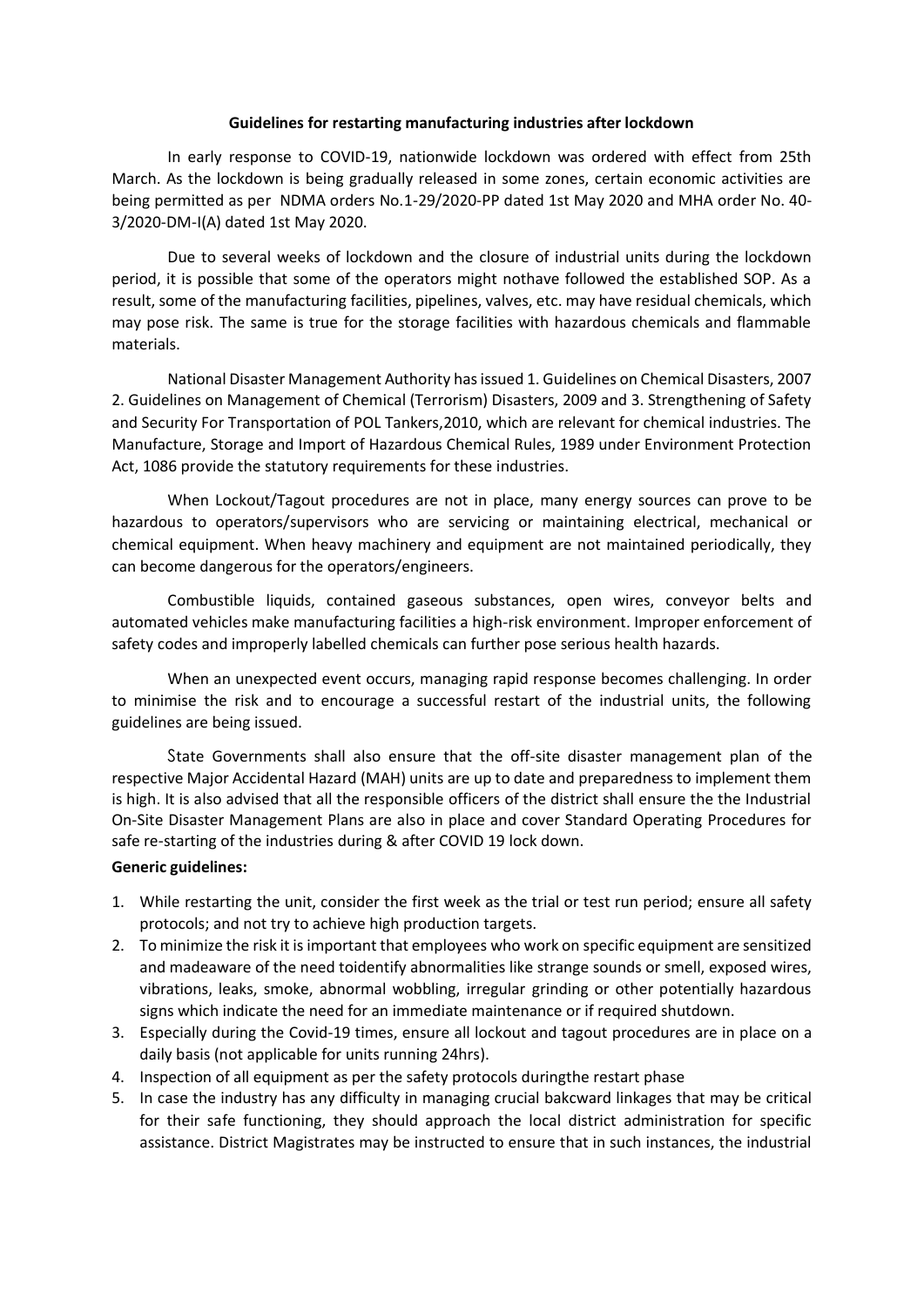unit may be fcilitated to run their end to end operations, in the overall interests of industrial security.

## **For specific industrial processes:**

## **1. Storage of raw material**

- a. Inspect the storage facilities for any signs of spills, wear and tear during the lockdown.
- b. Check for already opened storage vessels/containers/bags/silos for possible oxidation/chemical reaction/ rusting/ rotting etc.
- c. HAZMAT Chemicals in the storage need to be checked for chemical stability before using for any processes
- d. Ensure ventilation and proper lighting before entering the storage areas
- e. Sense for abnormalities like strange sounds or smell, exposed wires, leaks and smoke
- f. Check supply pipelines/valves/conveyor belts for any signs of damage/wear & tear
- g. Check the storage building for any signs of distress and damage to the roof.

## **2. Manufacturing Processes**

- a. Carry out a complete SafetyAudit of the entire unit before taking up starting activities
- b. Cleaning of pipelines, equipment and discharge lines: Mechanical cleaning followed by air /water flushing and chemical cleaning based on the type of the process equipment
- c. Run-in of rotatory equipment under supervision
- d. Boilers/ furnaces/ heat exchangers to be checked for lining and signs of wear and tear
- e. Check supply pipelines/valves/conveyor belts for any residual material and wear and tear. Also check all the pipelines / valves for obstructions/ pressure levels.
- f. Ensure all pressure, temperature gauges are functional
- g. **Tightness test:**Many process units handle combustibles or toxic substances (or both), the leakage of which could result in disaster, damage, or economic loss. To prevent the occurrence of such incidents, it is necessary to confirm that the plant complies with the required tightness before start-up.
- h. **Service test** need to be performed for all water, compressed air, and steam piping and equipment with normal operating fluids. The system is first pressurized with operating fluids and then checked for leakage. For air lines, leaks can be found using soap solution. For water and condensate lines, the leakage can be observed visually. Leakage points found during the test are retightened. The test is deemed successful if no foam is observed from soap solution, or if no water or condensate is observed visually.
- i. **Vacuum hold test:** All vacuum systems must be leak tested. Air inside the system is first evacuated to attain the required vacuum. The best way is to start at one end of the section and work through to the other end, checking flanges, valves, fittings, instruments, and other equipment. Each leak is tagged, making it easy for the maintenance team and personnel of the next shift to continue with the work.
- j. Trial testing be carried out before the full-fledged production is initiated with full human resources
- k. Ensure the arrangement for round-the-clock emergency crews/ professional technical teams provided with MAH and cluster of MAH should have an extended coverage of 200 km to reach transport accident spots for help
- **3. Storage of products**